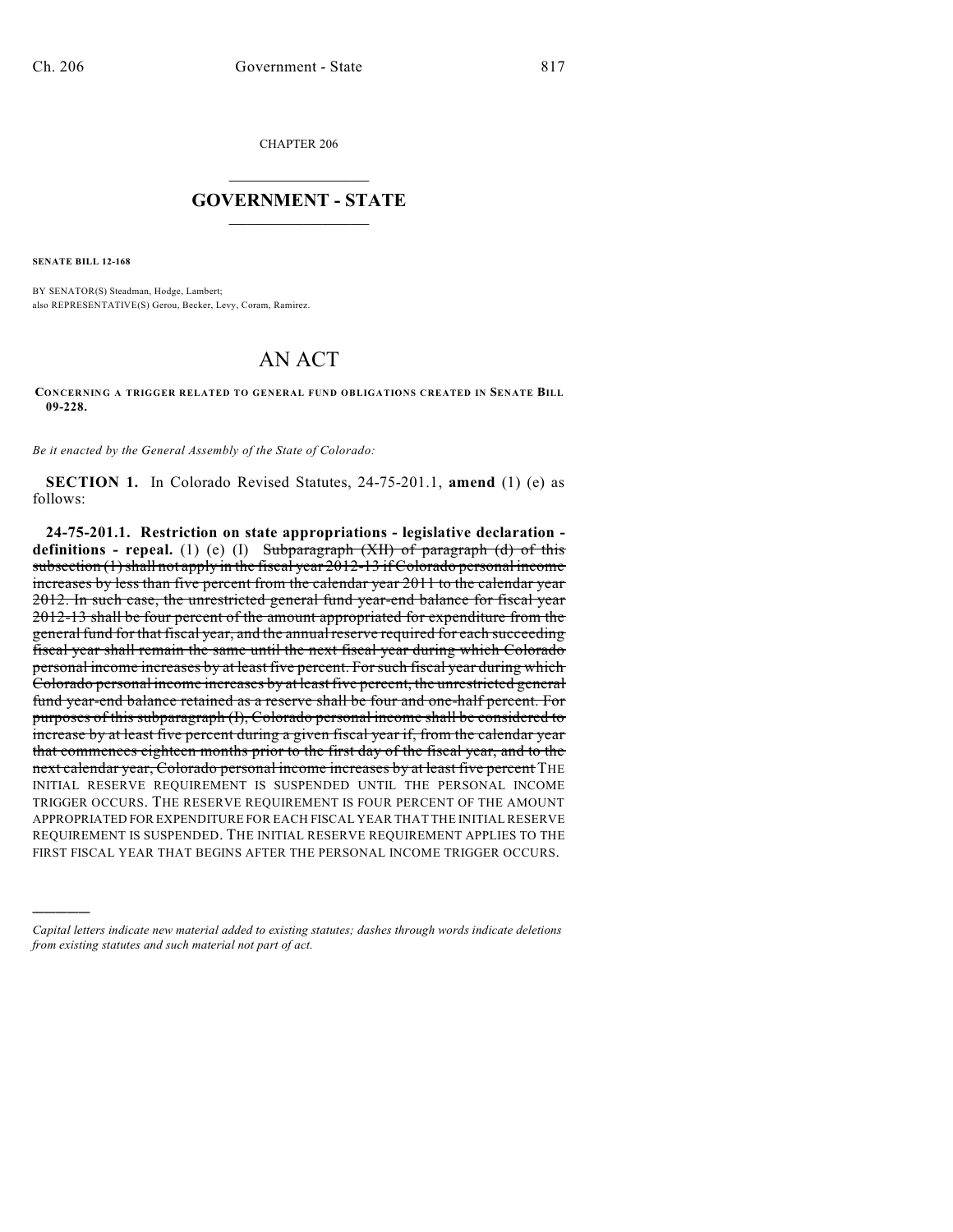(I.5) FOR PURPOSES OF DETERMINING WHETHER THE PERSONAL INCOME TRIGGER OCCURS, THE FOLLOWING ESTIMATES REPORTED BY THE BUREAU OF ECONOMIC ANALYSIS IN THE UNITED STATES DEPARTMENT OF COMMERCE ARE USED:

(A) FOR THE LATER CALENDAR YEAR, THE FIRST AVAILABLE ESTIMATE REPORTED BY THE BUREAU AFTER THE END OF THE CALENDAR YEAR; AND

(B) FOR THE EARLIER CALENDAR YEAR, THE REVISED ESTIMATE THAT IS AVAILABLE AT THE SAME TIME AS THE ESTIMATE SET FORTH IN SUB-SUBPARAGRAPH (A) OF THIS SUBPARAGRAPH (I.5).

(II) The reserve requirements set forth in subparagraphs  $(XIII)$ ,  $(XIV)$ ,  $(XV)$ , and (XVI) of paragraph (d) of this subsection (1) shall be delayed EACH BE SUSPENDED by the SAME number of fiscal years that the INITIAL reserve REQUIREMENT is four percent SUSPENDED pursuant to subparagraph (I) of this paragraph (e).

(III) As used in this paragraph (e), UNLESS THE CONTEXT OTHERWISE REQUIRES:

(A) "Colorado personal income" means the total personal income for Colorado, as defined and officially reported by the bureau of economic analysis in the United States department of commerce.

(B) "INITIAL RESERVE REQUIREMENT" MEANS THE RESERVE REQUIREMENT SET FORTH IN SUBPARAGRAPH (XII) OF PARAGRAPH (d) OF THIS SUBSECTION (1).

(C) "PERSONAL INCOME TRIGGER" MEANS AN INCREASE IN ANNUAL COLORADO PERSONAL INCOME FROM ONE CALENDAR YEAR, STARTING WITH 2011, TO THE NEXT CALENDAR YEAR THEREAFTER BY AN AMOUNT EQUAL TO FIVE PERCENT OR MORE.

(D) "RESERVE REQUIREMENT" MEANS THE MINIMUM UNRESTRICTED GENERAL FUND YEAR-END BALANCE FOR THE FISCAL YEAR.

**SECTION 2.** In Colorado Revised Statutes, 24-75-219, **amend** (2) (e); and **add**  $(1)$  (e) and  $(1)$  (f) as follows:

**24-75-219. Transfers - transportation - capital construction - definitions.** (1) As used in this section, unless the context otherwise requires:

(e) "INITIAL TRANSFERS" MEANS THE TRANSFERS REQUIRED PURSUANT TO PARAGRAPH (a) OF SUBSECTION (2) OF THIS SECTION.

(f) "PERSONAL INCOME TRIGGER" MEANS AN INCREASE IN ANNUAL COLORADO PERSONAL INCOME FROM ONE CALENDAR YEAR, STARTING WITH 2011, TO THE NEXT CALENDAR YEAR THEREAFTER BY AN AMOUNT EQUAL TO FIVE PERCENT OR MORE.

(2) (e) (I) Paragraph (a) of this subsection (2) shall not apply in the fiscal year 2012-13 if personal income increases by less than five percent from the calendar year 2011 to the calendar year 2012, and in such case the transfers required by paragraph (a) shall be made instead in the next state fiscal year during which Colorado personal income increases by at least five percent. For purposes of this subparagraph (I), Colorado personal income shall be considered to increase by at